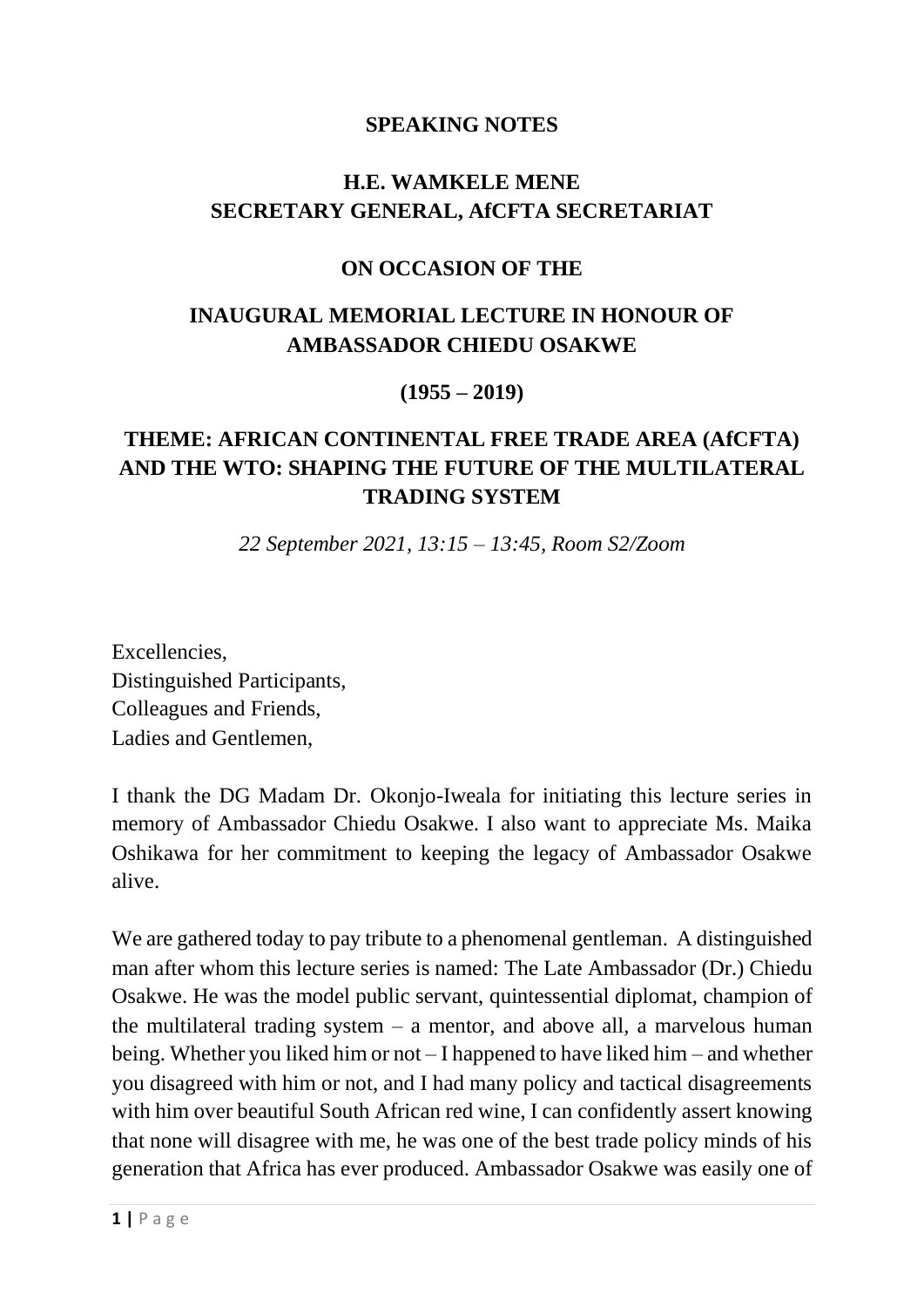the most outstanding and dedicated supporters of the multilateral trading system – and of its embodiment in the WTO.

It is therefore befitting that we honour him in this way. And I am deeply humbled and singularly honoured to deliver this inaugural public lecture in honour of one of the WTO's most committed stalwarts, Ambassador Osakwe, exactly two years since his passing.

# **Excellencies, Distinguished Ladies and Gentlemen:**

Today, we look back at the fuel that drove Ambassador's commitment to service – in what was a stellar career spanning the WTO, and his native country, Nigeria. But we also look to the future – seeking answers to that penultimate question – of how to preserve his legacy especially on the future of trade policy on the African continent. Those of us who worked closely with him here at the WTO and later in his life when we were negotiating the AfCFTA, have a brotherly duty to do all that we can to advance his ideals of the multilateral trading system.

And second, the memorial lectures, this being the first of the series, will also offer an opportunity for intellectuals, academics and policymakers to come together and engage in constructive debates to shape the future of the multilateral trading system. Ambassador Osakwe was not only passionate about the multilateral trading system, he believed in it, he defended it and also provided a critique of it. Almost like an ethos, a creed, he was completely sold to the notion that the world has a force for good in the WTO. Those of us who had the privilege to interact closely with Ambassador Osakwe can attest to the passion with which he navigated discourse on the WTO.

# **Excellencies, Distinguished Ladies and Gentlemen:**

I view this occasion, the Ambassador Osakwe Memorial Lecture, as a celebration of the life, deeds and legacy of one of the most illustrious sons of Africa.

Ambassador Chiedu Osakwe was a personal friend and a dear senior brother to me, I believe he was likewise to many of you in this room and beyond. He was an inspiring advocate for a multilateral trading system that should work for all. In his own words, ".... of all the possible options, the rules-based liberal market order, with a development dimension, is best. The elasticity of such an order should accommodate all who want to remain part of the system."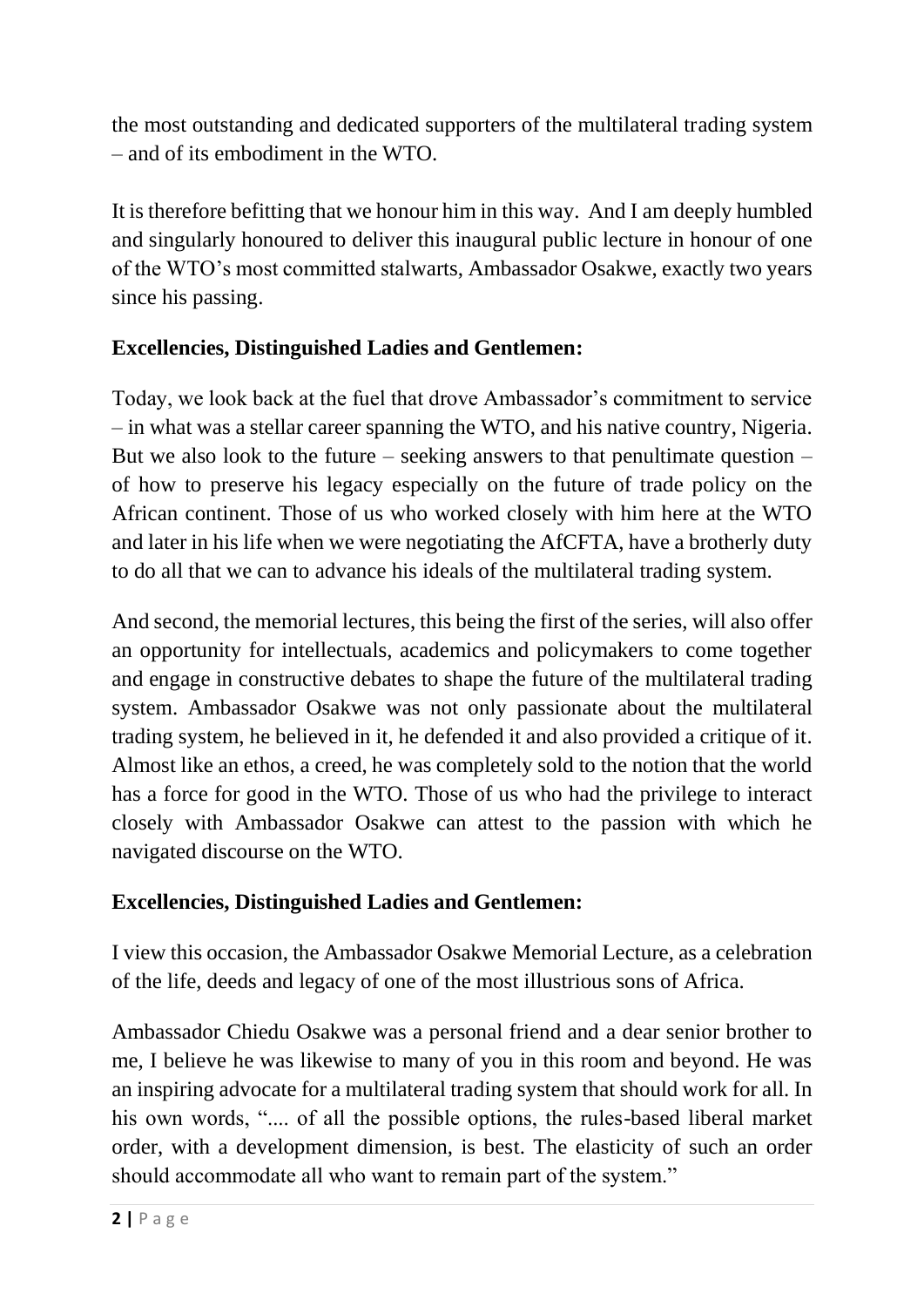### *Contribution to the Multilateral Trading System*

Ambassador Osakwe was committed to safeguarding and strengthening the multilateral trading system – both in his work at the WTO Secretariat and as a trade diplomat for Nigeria, where he spent the early and latter parts of his career.

He held several senior management positions in key areas of the WTO Secretariat over a 19-year career spanning back to 1998.

In particular, Ambassador Osakwe served as Director of the Accessions Division from 2009 to 2016. In this capacity, he helped several African and other developing countries through the difficult process of acceding to the WTO. At a time when we crisscrossed the negotiating rooms in this historic house, and while deals and consensus somewhat eluded us, there was quite a buzz of activity in the most unsuspecting of places – the Accessions Division.

And so we saw the house expand, and the WTO's quest for universality gain unprecedented traction – in speed and in scale. We saw Montenegro, Samoa, the Russian Federation and Vanuatu in 2012; Lao PDR and Tajikistan in 2013; Yemen in 2014; Seychelles and Kazakhstan in 2015; and Liberia and Afghanistan in 2016. Ambassador Osakwe was relentless in pursuing the objective of universality of the WTO. He achieved success in this regard, in part due to his deep knowledge of the rules based system, but more importantly, due to his determination to broaden the membership of the WTO and to make it more representative.

Prior to his work on accessions, he led the Doha Development Agenda (DDA) Special Duties, Textiles, and Technical Cooperation Divisions and also served as the Head of the Inter-Agency Working Group for the Integrated Framework for LDCs. When the story of the cotton file in the DDA agriculture negotiations is told – of why it must be treated ambitiously, expeditiously and specifically, it would involve the propositions and alternative solutions Ambassador Osakwe brokered – bringing development dimensions to the heart of the DDA negotiations.

Late Ambassador Osakwe published extensively on a range of subjects, including two seminal books on WTO accessions from Cambridge University Press: "WTO Accessions and Trade Multilateralism: Case Studies and Lessons from the WTO at Twenty" (co-edited by Uri Dadush) in 2015, and "Trade Multilateralism in the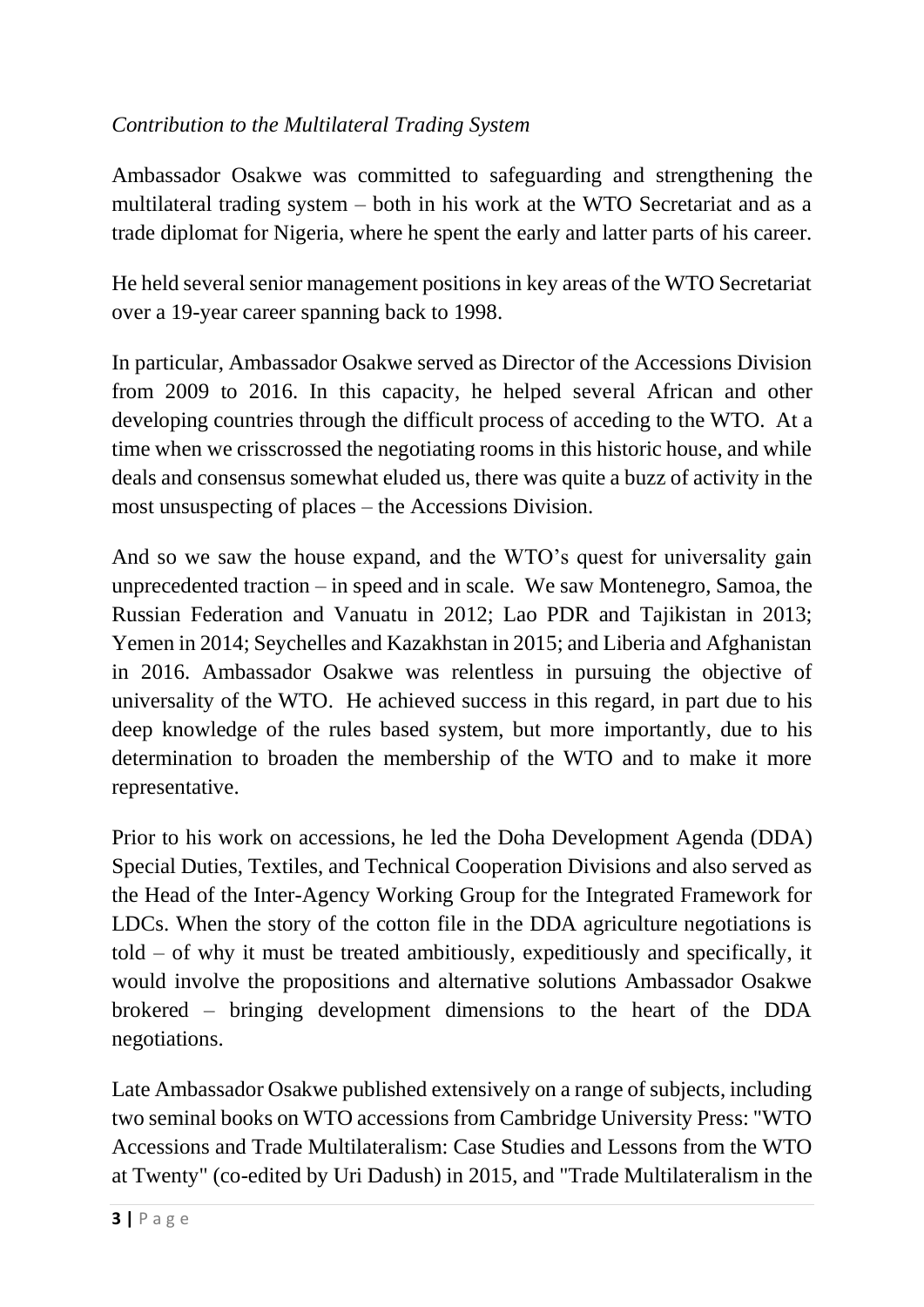Twenty-First Century: Building the Upper Floors of the Trading System Through WTO Accessions" (co-edited by Alexei Kireyev) in 2017.

### *Contribution to African Regional Integration*

Ambassador Osakwe firmly held the conviction that trade can play a critical role in transforming the prospects of Africa – and in particular, can help defeat poverty. He believed that the value of trade is grossly misunderstood and underestimated by many countries and that enhanced trade would serve as a driver to prosperity around the world.

His historical contribution in chairing the Negotiating Forum of the AfCFTA Institutions from June 2017 to March 2018 led to the timely conclusion of the Agreement Establishing the African Continental Free Trade Area, and leaves a lasting legacy for the future of trade policy on the African continent.

He steered the negotiations to a successful conclusion culminating in the signing of the AfCFTA Agreement by 44 African countries in March 2018. Thus, with his dynamism, negotiating and political skills, deep knowledge and outstanding diplomatic skills, and above all, grit, he led the process to a successful and historic conclusion in a very short space of time.

I last saw him on 6 July 2019 in Niamey, when we attended the AU Summit. It may well be recalled that, two photographs in the Nigeria media that captured Ambassador Osakwe's last public appearance were those taken at the 12th Extraordinary Summit of the African Union in Niamey, Niger Republic, on July 7, 2019. In one of them, he was seen being congratulated by President Muhammadu Buhari for delivering on an important national and continental assignment – the Africa Continental Free Trade Agreement (AfCFTA). The other photograph was one of him standing alongside other members of the Nigerian delegation, cheering heartily as President Buhari signed Nigeria's Instrument of Accession to the AfCFTA. This, arguably, was one of his proudest moments given the initial hesitation about Nigeria becoming a signatory to the agreement. Sadly, he passed on about three months later.

His commitment to public service and region-building, and his resolve to finding solutions to the multiple, significant challenges faced by Africa in its developmental efforts, set him apart from others.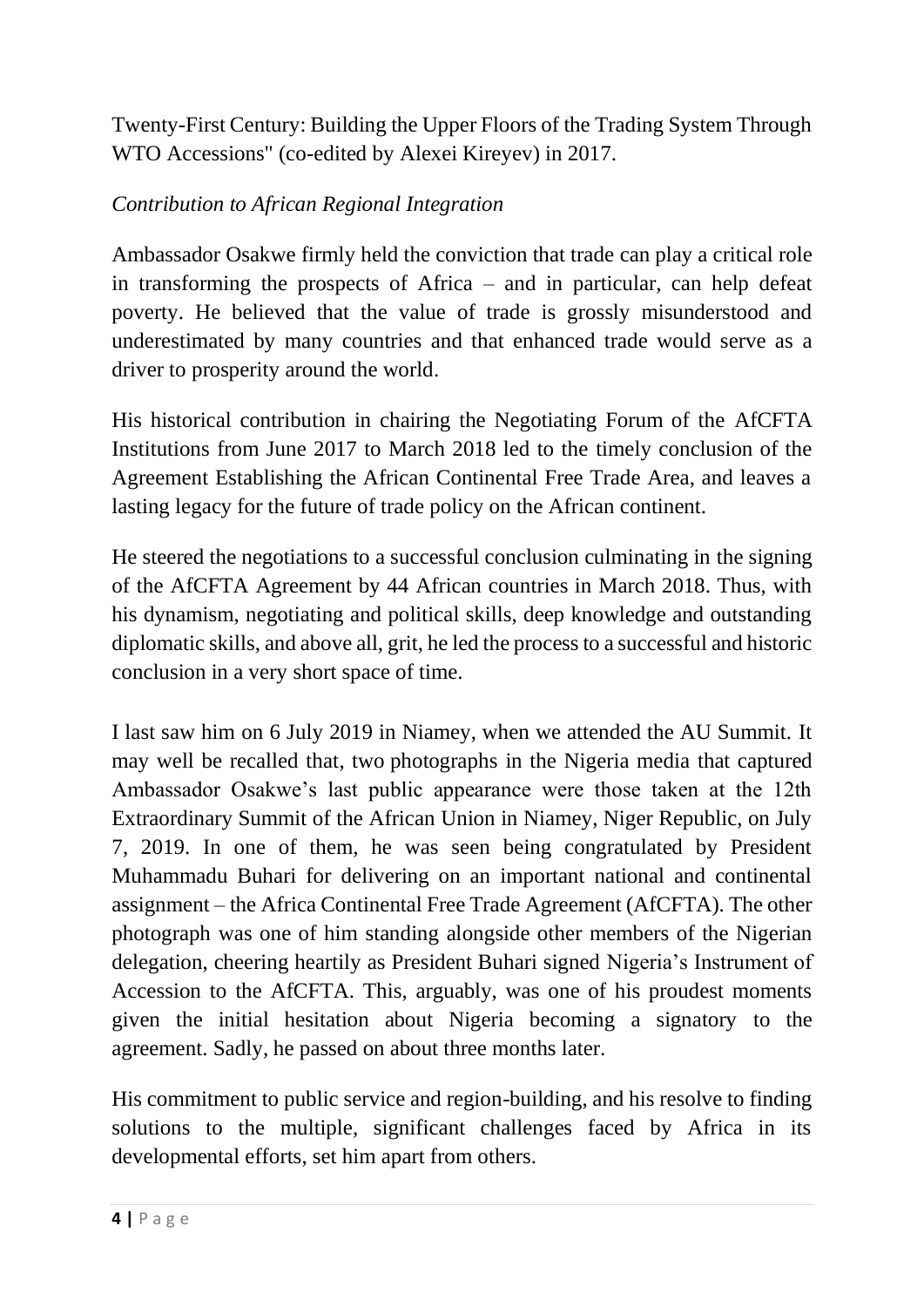Today, as we confront the challenges of implementation of the AfCFTA Agreement, the brilliant mind of our late dear brother and friend, Ambassador Chiedu Osakwe, arguably one of the best trade diplomats that Africa has ever produced, will deeply be missed.

May his soul rest in peace and his inspiration stay with us for the rest of our lives.

**And now, Excellencies, Distinguished Ladies and Gentlemen, I would like to spend the** second part of my address, teasing out a narrative on the theme of this maiden Memorial Lecture: "African continental free trade area (AfCFTA) and the WTO: Shaping the Future of the Multilateral Trading System."

Before addressing the theme, however, I thought it would be useful to step back for a moment and try to get some perspective. So I hope you will indulge me as I briefly recall the background and current state of play of the establishment of the world's largest free trade area, in terms of geographic coverage and number of participating countries, since the formation of the WTO, the AfCFTA.

The formation of the Organization of African Unity (OAU) in 1963 ignited the vision of regional integration in Africa. However, it was only in the early 1980s that the vision was given substantive meaning with the adoption of the Lagos Plan of Action (NLA) in 1980. The Lagos Plan of Action called for the integration of the continent based on "self-reliance, endogenous development and industrialization". The ambition was further elaborated through the 1991 OAU Treaty establishing the African Economic Community, (AEC) the so-called Abuja Treaty. It was however, not until the launch of Agenda 2063 in 2015 and the identification of the African Union flagship programmes, that the ambitions were concretized.

The AfCFTA is, therefore, one of the flagship projects of the implementation plan of the AU's Agenda 2063, Africa's long-term development strategy for transforming the continent into the global powerhouse of the future. Accordingly, the AfCFTA is complemented by other continental initiatives or flagship programmes, including the Free Movement of Persons, Right to Residence and Right to Establishment, the Single African Air Transport Market (SAATM), and the Programme for Infrastructure Development in Africa, among others.

Negotiations for the creation of the continental free-trade area began in February 2016, followed by a number of other meetings that led up to the 10th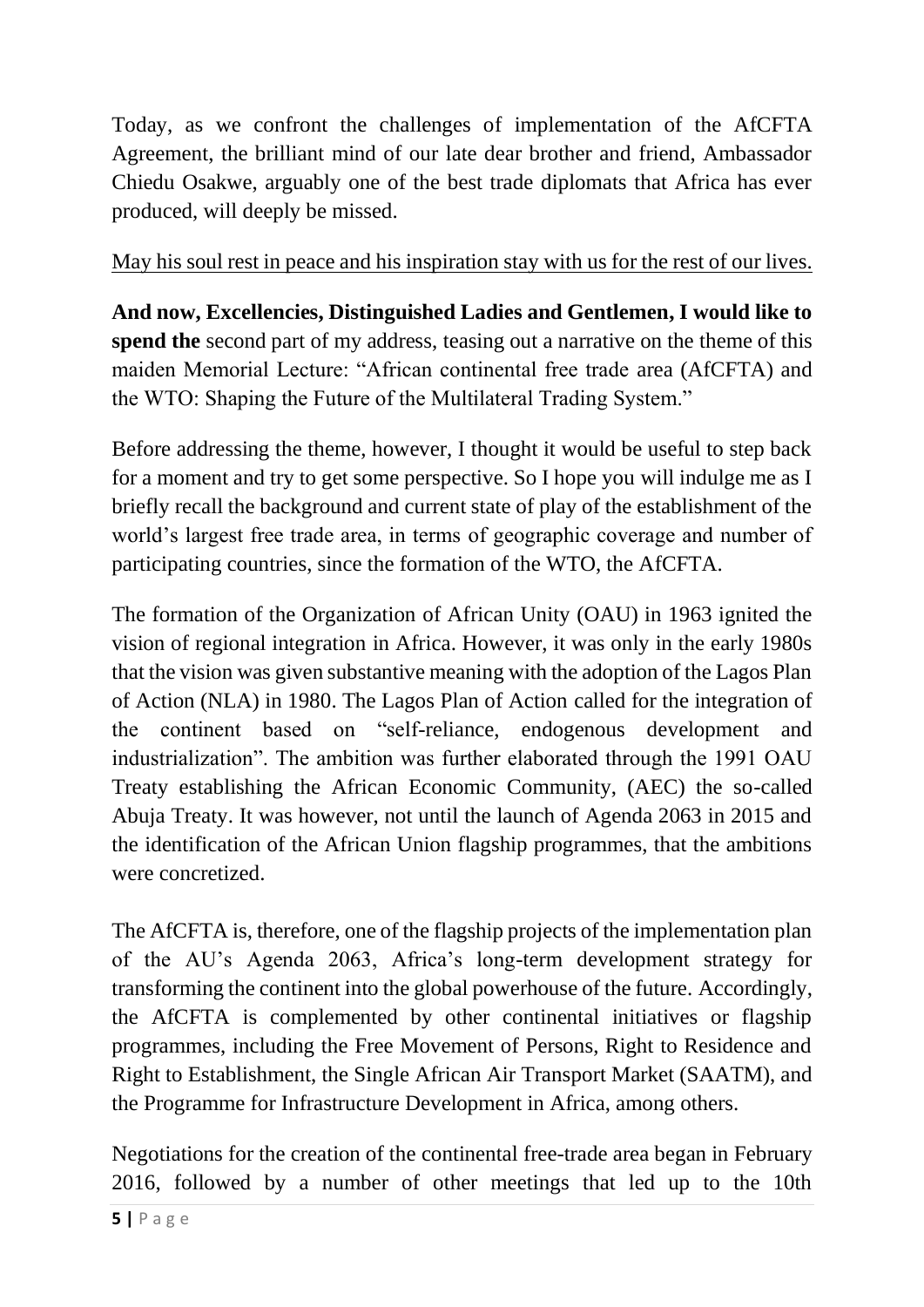Extraordinary Session of the African Union Summit on the AfCFTA in Kigali, Rwanda, in March 2018. During the summit, 44 countries signed the agreement and entered into force on May 30, 2019.

To date, there are 54 signatories to the AfCFTA Agreement and 42 member states have become State Parties by virtue of having ratified the Agreement. It is noteworthy that Member States that have not yet ratified are engaged in the necessary domestic consultations and processes to do so. It is a sovereign decision to enter into an international agreement. There is a standing call from the Assembly of Heads of State and Government that requests all countries to ratify the agreement as soon as possible, or as soon as domestic legal processes allow it. The Secretariat will continue to engage and provide the needed support, where necessary, to the Member States that are in the process of ratification to ensure full ratification in the near term.

Based on progress made in the implementation of the Agreement, the AU Summit in December 2020 provided the legal basis for the operationalization and commencement of preferential trading under the AfCFTA on 1 January 2021. Thus, from 1 January this year, it became possible for State Parties whose customs procedures are ready to trade under the AfCFTA.

It is important at this juncture to pay tribute to the AU Assembly of Heads of State and Government for their leadership and unflinching political commitment that have brought us this far. Also, I salute all the comrades who have worked on the AfCFTA project from inception to date, particularly some whom we have lost, including our senior colleague, brother and friend the Late Ambassador Osakwe.

While the modest success achieved is worth celebrating, there is still much more to do. There remain outstanding negotiations that must be finalized for effective trading under the AfCFTA preferential trading regime. Negotiations are still underway across various aspects of the AfCFTA, since as you may well know, the AfCFTA is being negotiated over multiple phases.

Phase I of the negotiations established the Protocols on Trade in Goods, Trade in Services, and Dispute Settlement. However, negotiations on some issues of Phase I are ongoing, namely, rules of origin, schedules of tariff concessions, and schedules of specific commitments on the five priority service sectors (business services; communications; finance; tourism and transport).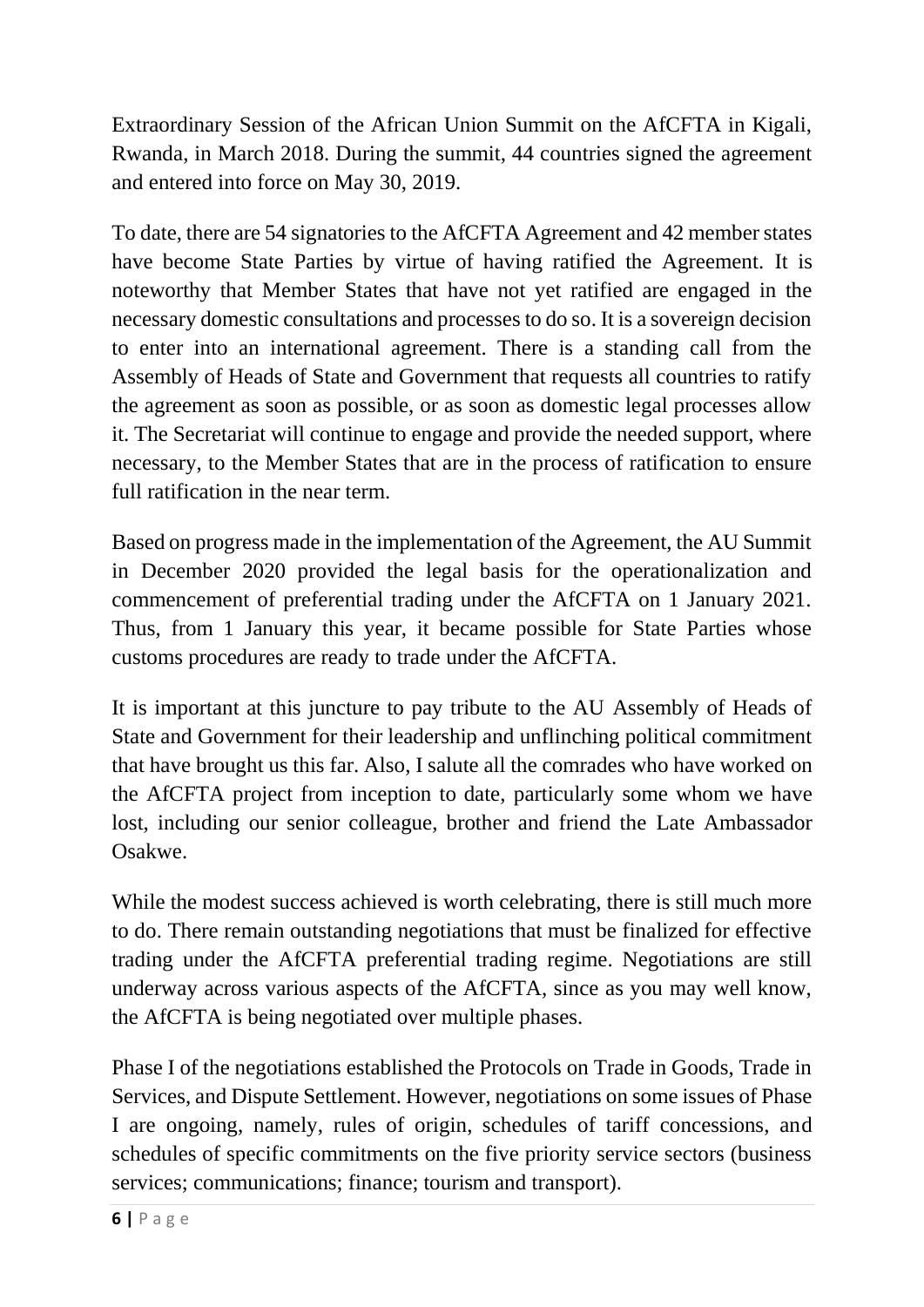Phase II of the AfCFTA negotiation covers intellectual property rights; investment; and competition policy, E-commerce, and Women and Youth in Trade and is expected to be completed by **December 2022**.

Indeed, as Ambassador Chiedu Osakwe pointed out, there is a strategic dimension to establishing the AfCFTA. According to him, it is much more than a trade agreement. "The AfCFTA will be about re-organizing the geo-economic landscape of Africa. It is about shedding the inheritance of a divided continent and fragmented markets. It is about robust growth for job creation, modernization of Africa's economy and relating with the global economy on a surer footing."

The AfCFTA is therefore not simply a free trade agreement; it is a vehicle for Africa's economic transformation. The importance of the economic transformation of Africa has to be viewed within the context of the continent's historical position in the global division of labour, largely as a producer and exporter of raw materials and natural resources.

A foremost task of economic transformation in the African context is, therefore, a transformation of the system of "production" from one dominated by primary extraction and low value-added agriculture and services, to one in which high value is added through the application of technology, innovation, and better linkages between sectors in the wider economy.

As we know, African economies sustained unprecedented rates of growth in the past decade, driven mainly by the exports of natural resources and commodities, improved macroeconomic management, a growing middle class, and increased domestic demand fueled by consumption, and increased political stability. However, this growth was not inclusive, as poverty rates and inequalities remained high.

Creating decent jobs at the scale required is inconceivable without a structural transformation that enables an expansion of modern activities and the reallocation of labour from the traditional to the modern sector.

The AfCFTA offers a new window of opportunity for Africa to industrialise, and to transform its economy. It signals a paradigm shift and a commitment to deeper integration of the continent. By providing a large and attractive market, with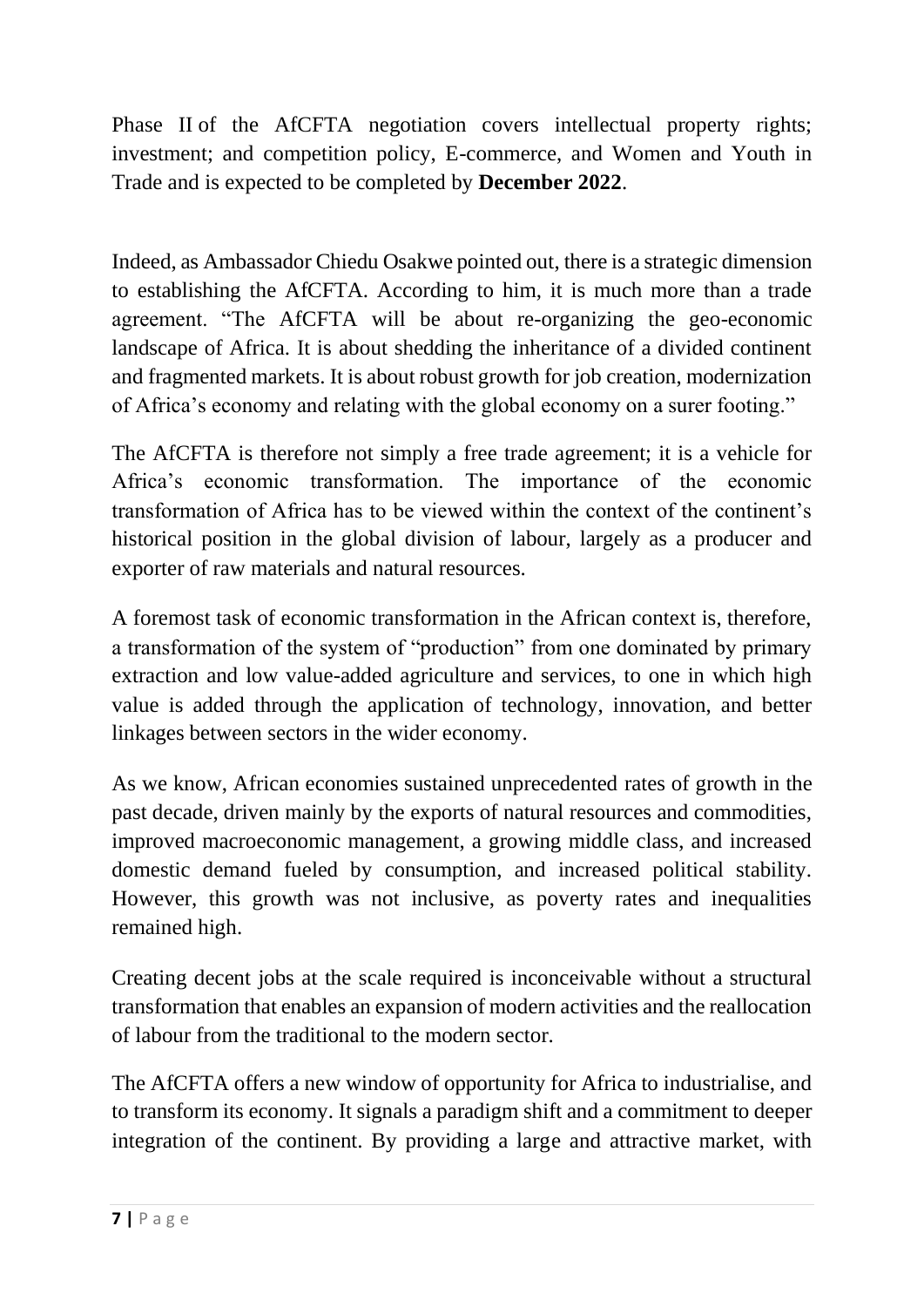reduced cross border barriers, investors can undertake larger revenue projects on a continental rather than national scale.

Once in place, intra-African trade is expected to grow significantly and according to World Bank projections, the continent will emerge as one of the largest regional trading blocs, with potential of reaching 81 per cent by the end of 2035 and its total trade deficit is expected to be cut in half.

Again, if successfully implemented, the Agreement would increase African exports by \$560 billion, mainly in the important manufacturing sector (World Economic Forum, 2021). This would create the much-needed jobs for Africa's young populations.

The Mo Ibrahim Foundation estimates that if AfCFTA works as intended, it could generate combined consumer and business spending of \$ 6.7 trillion dollars by 2030. It will also transform markets and economies across the region, leading to the creation of the much-needed downstream processing industries and the expansion of key sectors.

# **The AfCFTA and the Multilateral trading system /WTO**

# **Excellences:**

The multilateral trading system/World Trade Organisation (WTO), has faced several serious challenges that have threatened its legitimacy in the eyes of its members; challenges including the stalling of the Doha Round of negotiations in which African countries placed all their hopes and expectations to introduce development into the multilateral trading system; increased protectionism in the form of non-tariff barriers; and the renewed use of tariffs; and a faltering disputesettlement mechanism, which had been the "crown jewel" of the global economic governance framework.

In the face of the several chronic and acute challenges of the multilateral trading system, Africa is consolidating and advancing its continental market integration objectives, through the AfCFTA. Our collective priority now is to rapidly conclude the negotiations of the AfCFTA, (both Phases I and II) to facilitate commercially meaningful intra-African trade and to unlock the continent's full productive capacity.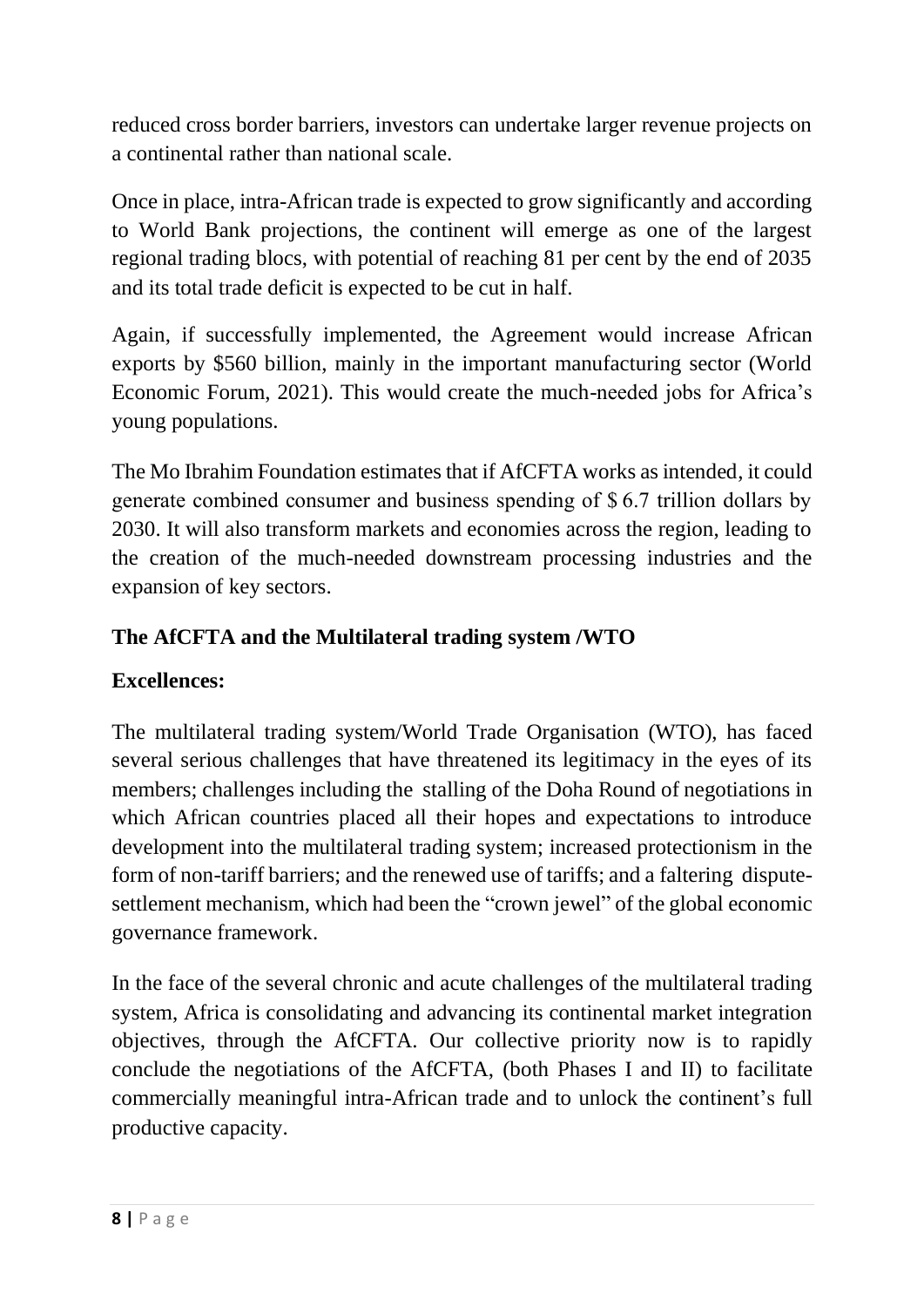The launch and operationalisation of the AfCFTA signals Africa's preference for a rules-based multilateralism, which aligns with the WTO's ideals. The successful and effective implementation of the AfCFTA, thus, strengthens the WTO as it adds a very significant portion of market opening to the WTO based on rules.

Today, Africa is leading the way, affirming and reaffirming its confidence in a rules-based system of economic liberalization as essential pathway to achieve inclusive and equitable development-oriented results.

Instructively, Africa's belief in the rules-based system of economic governance is clearly being demonstrated at both the continental and multilateral levels; by the rapid pace at which the AfCFTA was launched, negotiated and operationalized as well as the continued steps by African countries to accede to the WTO. All of the nine WTO acceding African countries are signatories of the AfCFTA. The AfCFTA offers opportunities for these countries to trade across Africa as well as help them to prepare for WTO accession.

By the active participation in the multilateral trading system, and the continued show of interest to join the WTO, while at the same time signing and ratifying the AfCFTA Agreement and bringing it into force in record time, the clear message is that Africa's hope lies in a rules-based system of regional and global economic governance.

# **Excellencies, Ladies and Gentlemen:**

As observed by the late Ambassador Osakwe, while the WTO remains an indispensable organisation, "it requires urgent modernisation". According to him, "Members have to face the reality that the organisation requires non-cosmetic, serious root-and-branch reform for a WTO adapted to 21<sup>st</sup> century economic and political realities."

In the reform process, it is critical that the developmental aspirations of Africa are fully taken on board. To quote late Ambassador Osakwe again: "A reformed approach to engagement with Africa should be in full recognition of the Agreement Establishing the African Continental Free Trade Area (AfCFTA)." "... Therefore, the legal and policy framework for relations with Africa must and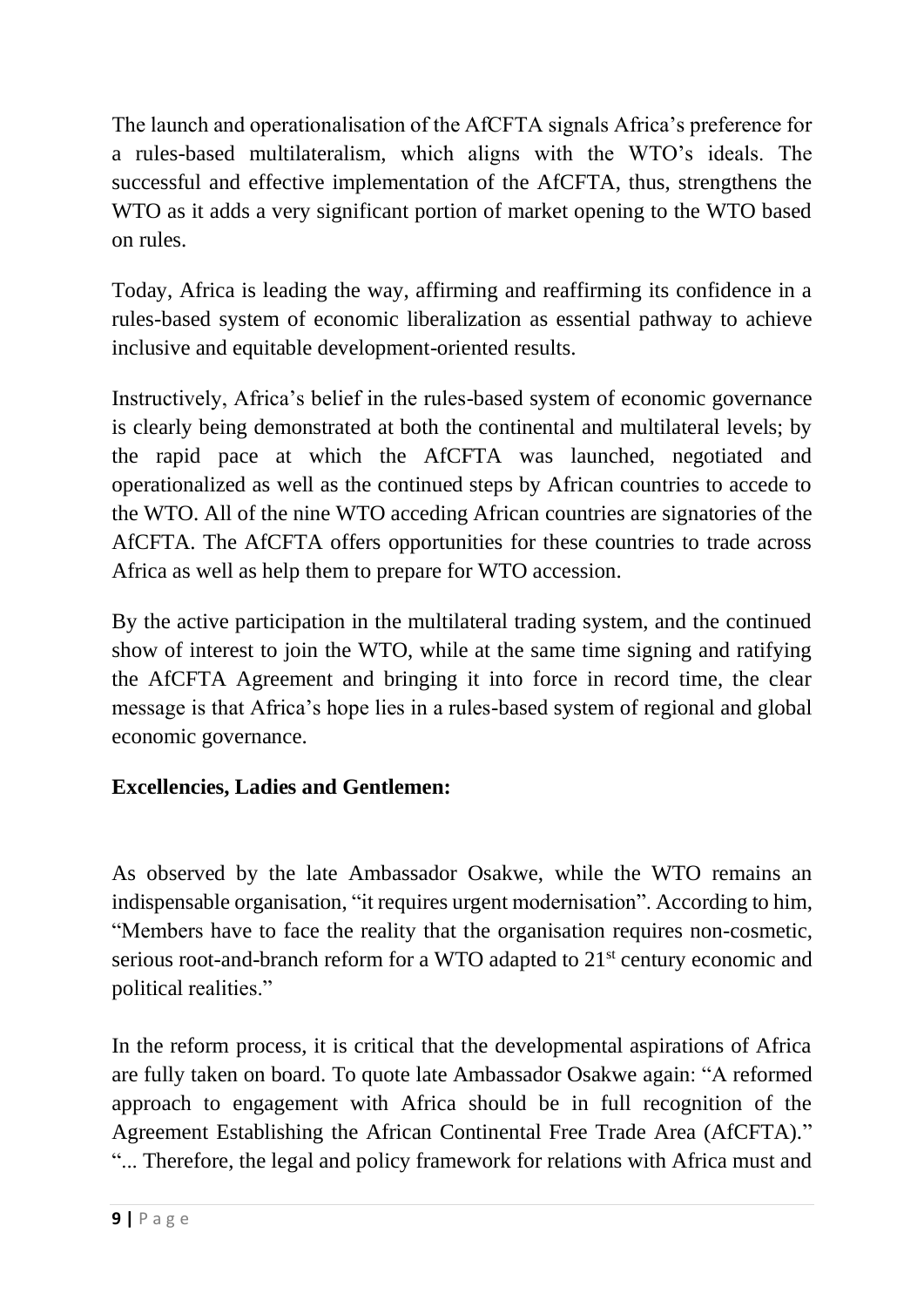should be based on the new terms governing trade arising from the AfCFTA. In responding to Africa's economic policy choices, WTO members should reform their approach to Africa, and stop designing "assistance" programmes or providing development aid as a substitute for rules-based trade and investment engagement. Furthermore, Africa as a market will be a centre of gravity in the global economy by 2050. The relevance of a reformed and refitted WTO, with a claim to universality, for the 21st century would depend substantially on its engagement with and acceptance of the AfCFTA."

# **Future of Multilateral Trading System**

The future of the multilateral trading system depends importantly on revitalizing the WTO and policy change in the largest trading nations. A vibrant multilateral trading system, anchored on international cooperation, offers a path forward to a global economy where all countries can participate and benefit. In this regard, critical measures are needed to reinvigorate and sustain the multilateral trading system, with urgent actions to avoid a scenario where the system fragments.

I am confident and share the view that Dr. Okonjo-Iweala, who has emphasized that trade must be centred around people and focused on economic development and reducing global inequities, is singularly positioned to lead this effort.

The future of the multilateral trading system will need to draw strength from the aspirations, and dynamism of Africa, galvanized by the AfCFTA. The AfCFTA will allow Africa to look inwards for solutions to its development challenges. By boosting trade and investment, it positions African countries to derive greater benefits from the multilateral trading system.

Therefore, the AfCFTA, rather than signifying a retreat from trade with the rest of the world, is designed to promote Africa's global market position by unifying the continent under one voice, especially in global policy trade negotiations. It is time for Africa to derive substantial benefits from both continental and global economic integration. This must remain a major objective for both Africa and the multilateral trading system.

# **Excellencies, Distinguished Ladies and Gentlemen:**